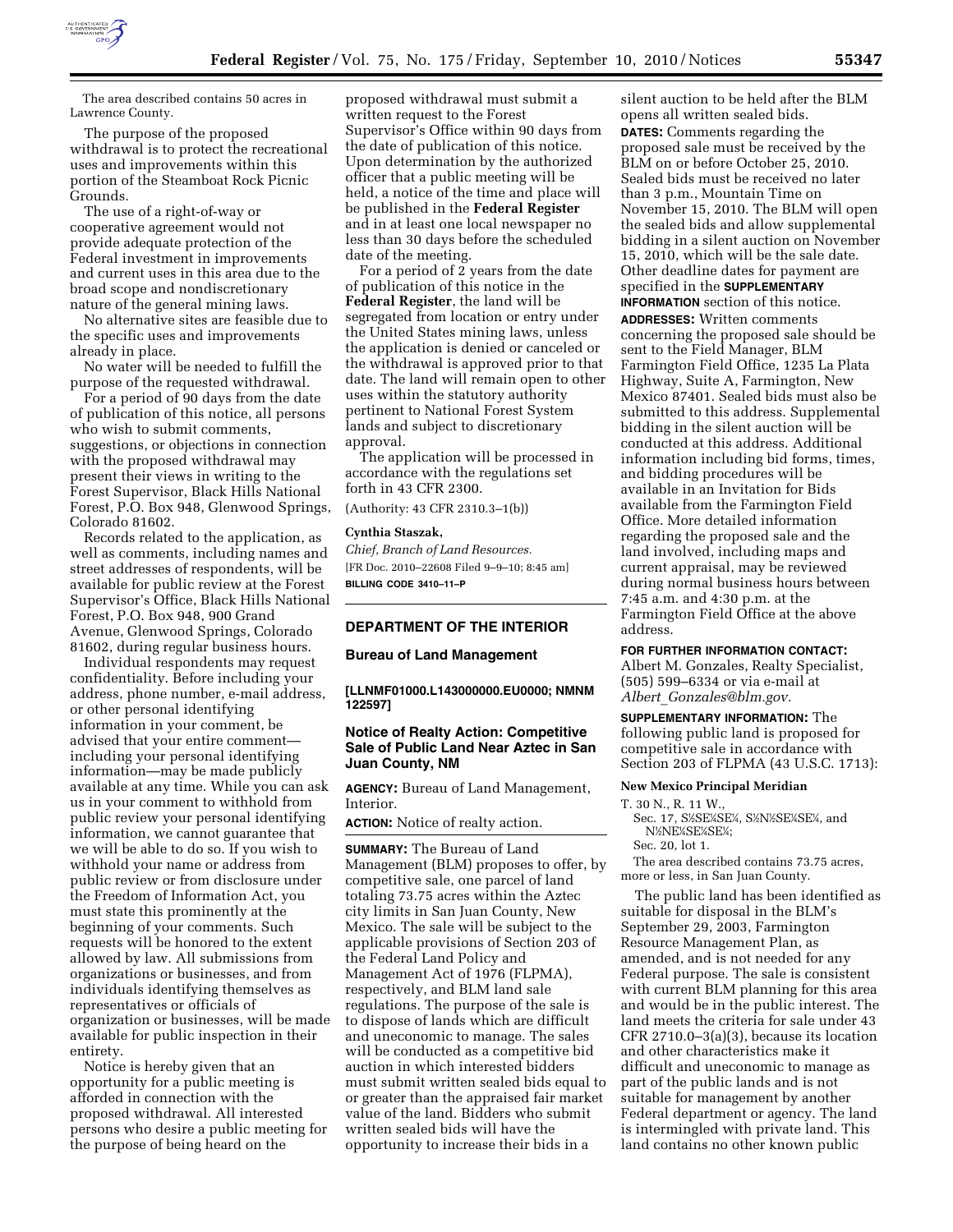values. The land has not been identified for transfer to the State or any other local government or nonprofit organization. The land is adjacent to commercially developed private land and is suitable for similar uses. The parcel will be offered through competitive sale procedures pursuant to 43 CFR 2711.3–1.

On September 10, 2010, the above described land will be segregated from appropriation under the public land laws, including the mining laws, except the sale provisions of the FLPMA. Until completion of the sale, or termination of the segregation, the BLM will no longer accept land use applications affecting the identified public land, except applications for the amendment of previously filed right-of-way applications or existing authorizations to increase the term of the grants in accordance with 43 CFR 2802.15. The segregation will terminate upon issuance of a patent, publication in the **Federal Register** of a termination of the segregation, or September 10, 2012, whichever occurs first, unless extended by the BLM State Director in accordance with 43 CFR 2711.1–2 (d) prior to the termination dates. The land will not be sold until at least 60 days after the date of publication of this notice in the **Federal Register.** In the event of a sale, conveyance will be made of surface interest only; the BLM intends to retain all mineral rights. Any patent issued will contain the following reservations, covenants, terms and conditions:

1. All minerals, including coal, will be reserved to the United States with the right to prospect for or mine, and remove the minerals;

2. The land will be conveyed with a reservation of right-of-way to the United States for ditches and canals constructed by authority of the United States under the Act of August 30, 1890 (43 U.S.C. 945);

3. The land will also be conveyed subject to the following valid existing rights:

(a) Oil and Gas Lease NMSF 078402 and NMSF 078402A leased to Burlington Resources Oil and Gas Company;

(b) Right-of-Way Grant NMNM 92866 and NMNM 109478 for road purposes, granted to Burlington Resources Oil and Gas Company;

(c) Right-of-Way Grant NMNM 28540 for water pipeline, granted to Southside Water Users;

(d) Right-of-Way Grant NMNM 68504, NMNM 011405, and NMNM 68504, for gas pipeline purposes, granted to Enterprise Field Services, LLC;

(e) Right-of-Way Grant NMNM 80795 for electrical power line purposes, granted to the City of Farmington;

(f) Right-of-Way Grants NMNM 107746, NMNM 112113, NMNM 010871, and NMNM 013690 for gas pipeline purposes, granted to Enterprise Field Services;

(g) Oil and Gas Communitization Agreements NMNM 73491, NMNM 87127, NMNM 104908, NMNM 104910, and NMNM 108260, Burlington Resources Oil and Gas Company; and

(h) Oil and Gas Communitization Agreements NMNM 73723 and NMNM 112525, Operator, Roddy Production Company, LLC.

The right-of-way holders will have the option of conversion to easement opportunities. The land conveyance will be subject to the above modifications.

4. No warranty of any kind, express or implied, is given by the United States as to the title, physical condition, or potential uses of the lands proposed for sale; and the conveyance of any parcel will not be on a contingency basis. To the extent required by law, all such parcels are subject to the requirements of Section 120(h) of the Comprehensive Environmental Response, Compensation, and Liability Act (CERCLA), as amended (42 U.S.C. 9620(h)).

5. An appropriate indemnification clause protecting the United States from claims arising out of the purchaser's use, occupancy, or operations on the patented lands. Interested bidders are advised to obtain an Invitation Form Bids (IFB) from the BLM Farmington Field Office at the address above or by calling (505) 599–8900. Interested bidders must follow the instructions in the IFB to participate in the bidding process. Sealed bids must be for not less than the federally approved fair market value. Each sealed bid must include a certified check, money order, bank draft, or cashier's check made payable in U.S. dollars to the order of the Bureau of Land Management, for 10 percent of the amount of the bid. Bidders who have properly submitted sealed bids will have the opportunity to submit supplemental written bids in a silent auction at the BLM Farmington Field Office on November 15, 2010. Interested bidders wishing to submit a supplemental bid for a parcel must have properly submitted a sealed bid for the parcel and be present at the silent auction. The first supplemental bid for the parcel in the silent auction must be at least \$2,000 more than the highest sealed bid accepted by the BLM and each subsequent supplemental bid must be at least \$2,000 more than the previous bid. The BLM reserves the

right to increase the required bid increment at any time. The highest supplemental bid submitted during the silent auction will be declared the high bid and the high bidder must immediately submit an additional payment to the BLM which, when added to the bid deposit submitted with the bidders sealed bid, equals at least 20 percent of the amount of the bid. If no supplemental bids are submitted for the parcel during the silent auction, the highest sealed bid for the parcel will be declared the high bid and the high bidder will receive written notice. If no supplemental bids are submitted for the parcel during the silent auction and more than one sealed bid is submitted for the same high bid amount, the high bidders will be notified and allowed to submit additional sealed bids. The highest qualifying bid for any parcel will be declared the high bid and the high bidder will receive written notice. The remainder of the full bid price for the parcel must be paid within 180 calendar days of the sale date in the form of a certified check, money order, bank draft, or cashier's check made payable in U.S. dollars to the Bureau of Land Management. Personal checks will not be accepted. Failure to pay the full price within the 180 days will disqualify the apparent high bidder and cause the entire bid deposit to be forfeited to the BLM. The BLM will return checks submitted by unsuccessful bidders by U.S. mail or in person on the day of the sale.

The BLM may accept or reject any or all offers, or withdraw the land or interest therein from sale, if, in the opinion of the BLM authorized officer, consummation of the sale would not be fully consistent with FLPMA or other applicable law or is determined to not be in the public interest. Under Federal law, the public lands may only be conveyed to U.S. citizens 18 years of age or older, a corporation subject to the laws of any State or of the United States, a State, State instrumentality, or political subdivision authorized to hold property, or an entity legally capable of conveying and holding lands under the laws of the State of New Mexico. Certification of qualifications, including citizenship or corporation or partnership, must be provided to the BLM prior to conveyance.

Additional Information: If not sold, the lands described in this Notice of Realty Action may be identified for sale later without further legal notice and may be offered for sale by sealed bid, internet auction, or oral auction. It is the buyer's responsibility to be aware of all applicable local government policies, laws, and regulations that would affect